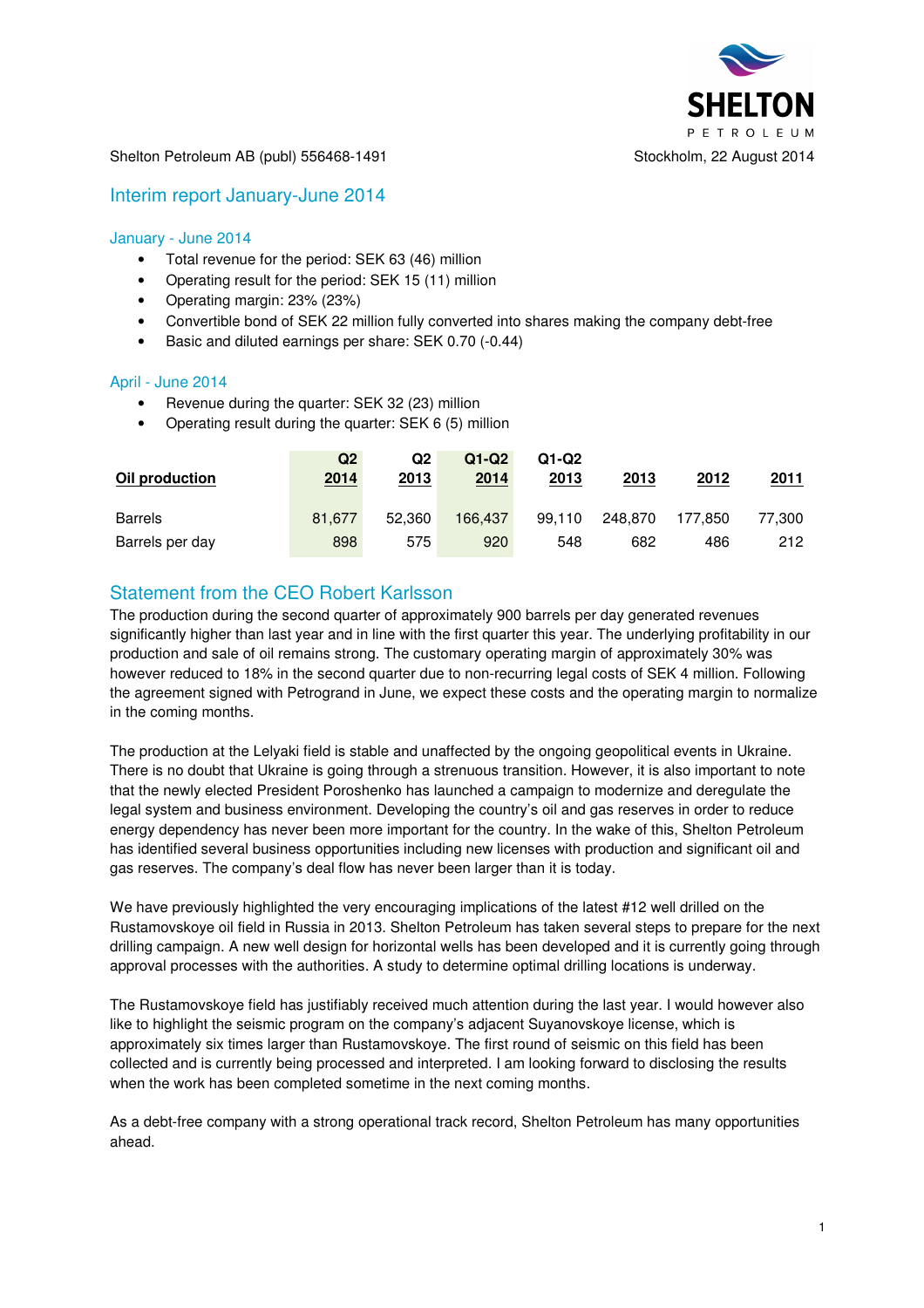

# January - June 2014

### **Financial development**

Revenue from oil sales amounted to SEK 63 (46) million. During the period, Shelton Petroleum sold 167,960 (95,600) barrels of oil and the production in the period amounted to 166,437 (99,110) barrels of oil. The production has increased in both Russia and Ukraine compared to last year. The price of oil, in USD, in both Russia and Ukraine were lower in the first six months 2014 compared to the same period last year.

The average daily production during the first six months 2014 amounted to 920 barrels compared to 548 barrels the same period in 2013.



The company reported an operating result for the period January – June 2014 of SEK 15 (11) million. The result includes expenses for legal advice related to the dispute with Petrogrand and to Shelton Petroleum's public offer to acquire all the outstanding shares in Petrogrand. The legal fees affecting the profit amounted to approximately SEK 5 million in the first six months. Excluding the legal expenses the operating result and operating margin would have been significantly higher.

The company held SEK 23 million in cash and cash equivalents at the end of the period. Cash flow from operations was SEK 10 million whereas cash flow from investing activities was SEK -19 million, of which SEK -14 million were invested into oil and gas operations. As of 31 December 2013 the accounts receivable amounted to SEK 49 million of which SEK 2 million is outstanding as of 21 August 2014. As of 30 June 2014 the company's accounts receivable, included in other current receivables in the balance sheet, amounted to SEK 49 (40) million. SEK 47 million of the accounts receivable balance at the end of June is related to sale of oil from the Lelyaki field, where the buyer of the oil makes payments with delays. The validity of the receivable and the outstanding amount as of 30 June 2014 have been confirmed by the counterparty. Management believes that the receivables will be settled in full and continues to monitor the situation closely.

Shelton Petroleum's wholly owned Canadian subsidiary has received approximately SEK 8 million in dividends from Kashtan Petroleum, operator of the Lelyaki field, during the period January – June 2014 that can be used freely within the Shelton Petroleum group for investments and working capital.

Investments in exploration and development activity amounted to a total of SEK 14 (24) million for the period.

Non-current financial assets amounted to SEK 71 million at the end of the period compared to SEK 0 million at 31 December 2013, and consisted of shares in Petrogrand. As of 30 June 2014 Shelton Petroleum had acquired 11,585,308 shares in Petrogrand, see below.

In May 2014 Shelton Petroleum acquired SEK 9.5 million of the convertible bond 2013/2014 in exchange for 593,750 shares of series A. The remainder of the convertible bond, SEK 12.9 million, was converted into 806,875 shares of series B in June 2014. Following the acquisition and conversion Shelton Petroleum does not have any interest-bearing debt.

Shareholders' equity per share at 30 June 2014 was SEK 20.08 (26.47) and the equity to assets ratio was 87 (81) per cent.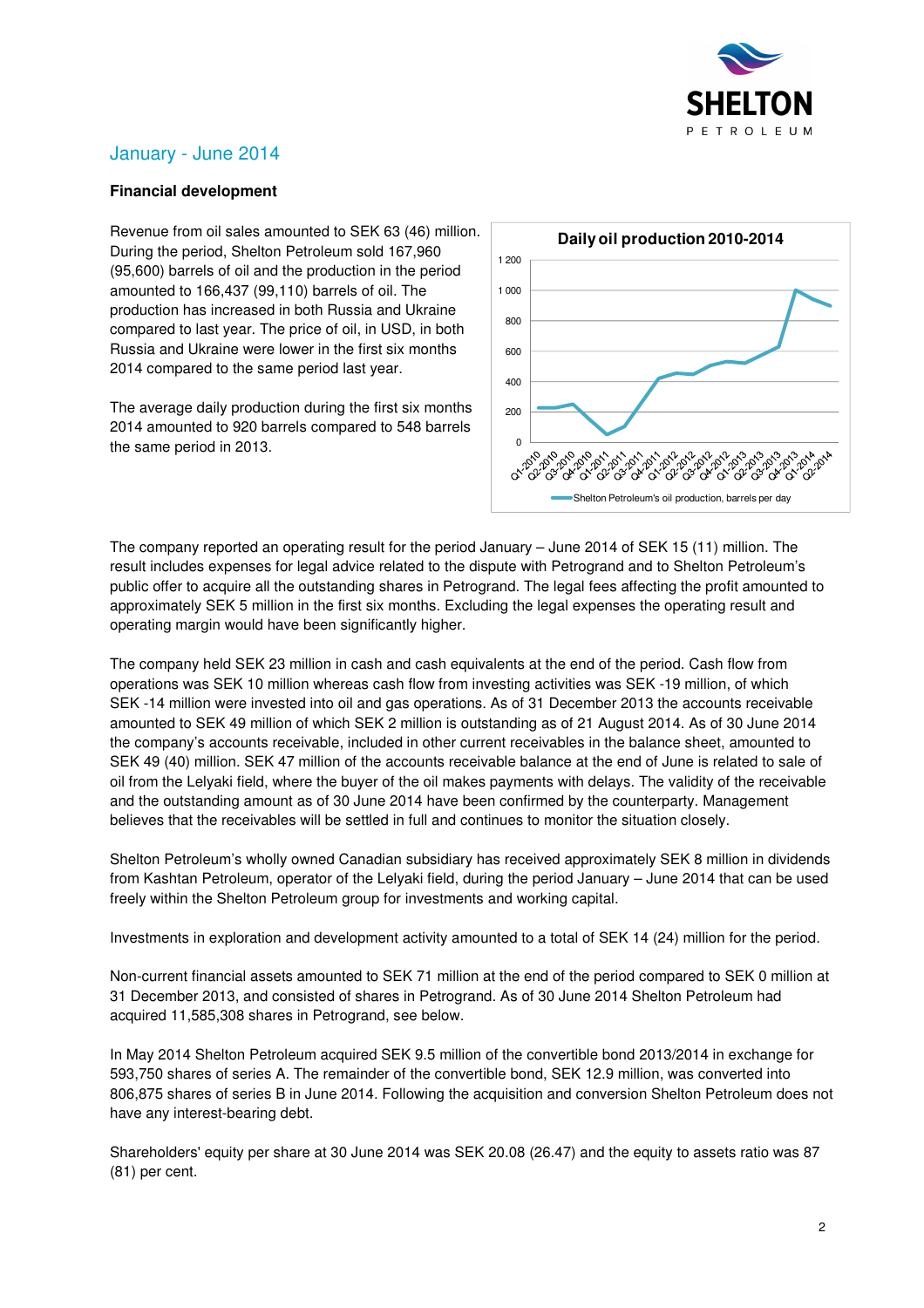

As of 30 June 2014 the Ukrainian Hryvnia weakened by 30% against the Swedish Krona compared to the exchange rate at 31 December 2013. As a result of the weakened Ukrainian Hryvnia Shelton Petroleum reports translation differences in other comprehensive income of SEK -42 (-1) million January - June. The translation differences arise when the income statement and balance sheet of foreign entities are translated from local currency to SEK. The translation differences, which do not affect cash flow, mainly relate to intra-group loans and fixed assets. See note 7 for a table of exchange rates that have been used.

Shelton Petroleum's wholly owned subsidiary Shelton Canada Corp is party to a Joint Investment Agreement (JIA) with Chornomornaftogaz (CNG) regarding three licenses in the Azov Sea and Black Sea to which CNG is the license holder. Following a referendum on 16 March 2014, Crimea declared independence from Ukraine and requested to be part of the Russian Federation, which has been granted by the Russian President and the Russian Parliament. The new Crimean Prime-minister has declared that the CNG interests on Crimea have been nationalized by the Crimean Republic. It has been reported that private interests and agreements will be respected. Neither the referendum nor the nationalization of CNG, which is in violation of the Ukrainian constitution, has been recognized by the government in Kiev or the Western community.

Due to the events described above, the board of directors of Shelton Petroleum perceives an increased risk regarding potential future financial benefit from the JIA with CNG. The company will continue to closely monitor the developments and believes that a potential adjustment of the values can be made only when the situation has normalized. The JIA accounted for 0 per cent of Shelton Petroleum's revenue and profit in the period January – June 2014 and approximately 2 per cent of total assets in the balance sheet as of 30 June 2014. The JIA's carrying value net of deferred taxes was SEK 10 million as of 30 June 2014.

### **Agreement with Petrogrand**

On 26 June 2014 Shelton Petroleum announced that it had entered into an agreement with Petrogrand that will facilitate for the companies to negotiate a breakup of the cross-ownership, which in turn will enable the companies to focus on the development of their operations and license portfolios. Following the signing of the agreement, neither company used its voting rights at the shareholders' meetings in June. In addition, Shelton Petroleum has held a continued dialog with Petrogrand and its shareholders.

### **Public offers**

In January 2014 Shelton Petroleum announced a public offer to the shareholders of Petrogrand. Initially Shelton Petroleum offered 0.30 shares of series B in Shelton Petroleum for each share in Petrogrand. The offer was subsequently raised to 0.34 and finally to 0.44 shares. On 14 April 2014 Shelton Petroleum completed the offer. On the completion date Shelton Petroleum had received 11,585,308 shares, equal to 28.8% in Petrogrand, and in exchange for those shares issued 5,097,534 shares of series B in Shelton Petroleum.

On 21 March, Petrogrand announced an offer to the shareholders of Shelton Petroleum. Petrogrand's offer expired on 1 July 2014 and only 248,901 shares, or 1.33% of the total number of shares, had accepted the offer. Petrogrand announced that they would not complete the offer.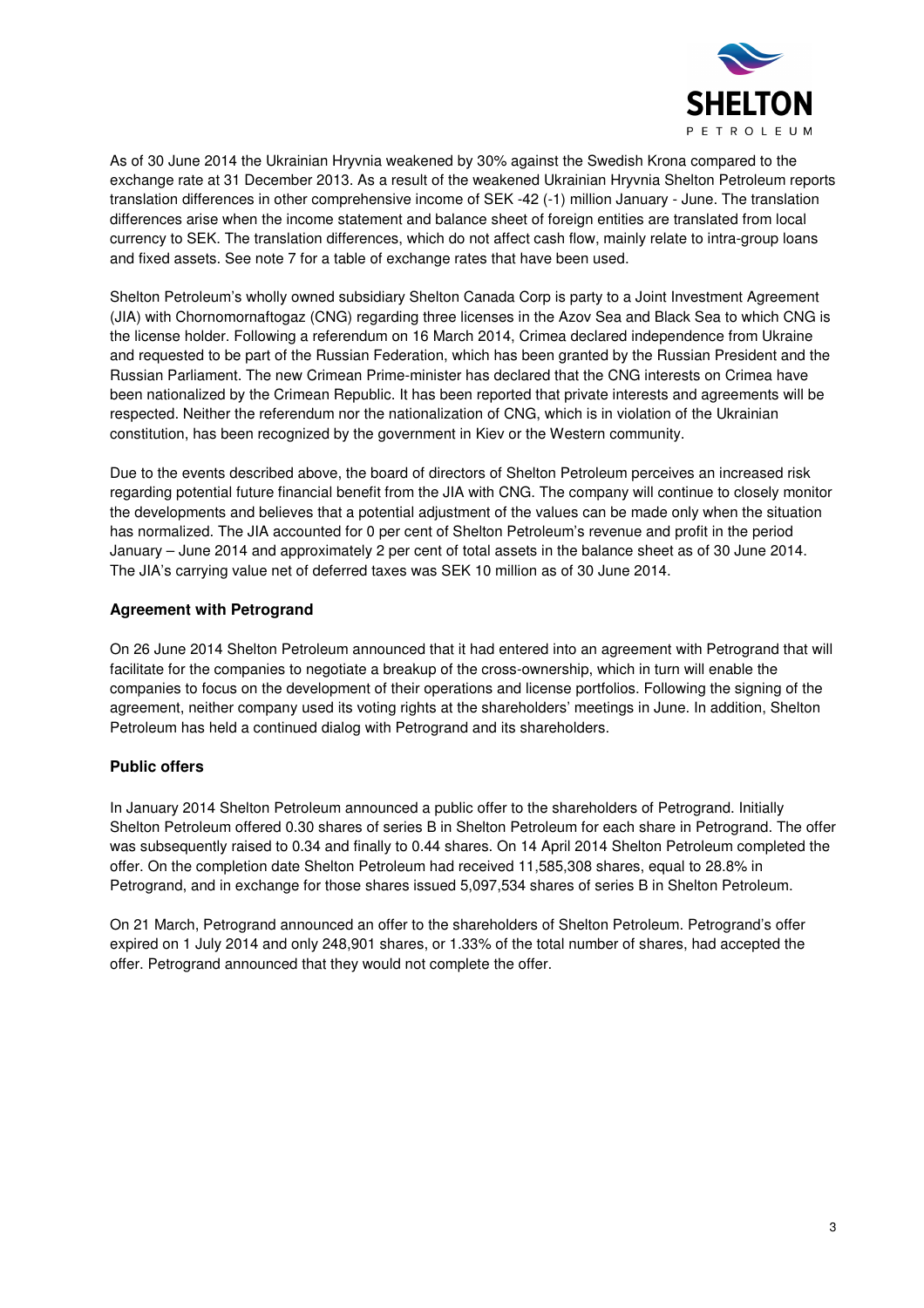

# April - June 2014

### **Russian operations**

Shelton Petroleum's production of oil in Russia during the second quarter amounted to 49,526 (20,530) barrels. Production per day amounted to 544 (226) barrels, which is an increase of almost 141 per cent compared to the same quarter last year. Revenue in the second quarter for the Russian segment amounted to SEK 11.9 (5.0) million and operating profit to SEK 6.2 (1.5) million, corresponding to an operating margin of 52% (29%). This marks a significant increase in the operating margin compared to the prior year due to the increased operational efficiency achieved as fixed costs can be distributed on a larger production base.

The very encouraging implications of the latest #12 well drilled on the Rustamovskoye oil field in Russia in 2013 have been highlighted in previous interim reports. The company has taken several steps to prepare for the next drilling campaign. A new well design for horizontal wells has been developed and it is currently going through approval processes with the authorities. A study to determine optimal drilling locations is underway.

Shelton Petroleum is currently performing a seismic program on the Suyanovskoye license, which is approximately six times larger than Rustamovskoye and located directly to the east. The first round of seismic on this field has been collected and is currently being processed and interpreted. The company is expecting to disclose the results when the work has been completed sometime in the next coming months.

### **Ukrainian operations**

Production in the second quarter amounted to 32,151 (31,830) barrels. Production per day amounted to 353 (350) barrels. Revenue in the second quarter in the Ukrainian segment amounted to SEK 19.9 (18.0) million and operating profit to SEK 8.1 (6.9) million, corresponding to an operating margin of 41% (38%).

Shelton Petroleum (Zhoda 2001 Corporation) and its partner Ukrnafta, Ukraine's largest oil and gas company continue the field development program on the Lelyaki field. The objective is to step by step enhance productivity and increase production volumes.

The production at the Lelyaki field is stable and unaffected by the ongoing geopolitical events in Eastern Ukraine. Ukraine is going through a strenuous transition. However, it is also important to note that the newly elected President Poroshenko has launched a campaign to modernize and deregulate the legal system and business environment. He has also declared that developing the country's oil and gas reserves in order to reduce energy dependency is at the top of the country's agenda. This creates new business opportunities for Shelton Petroleum. The company has identified several targets stemming from both public auctions and private companies with licenses with production and significant oil and gas reserves. The company's deal flow has never been larger than it is today.

As a result of the geopolitical events in Ukraine the Parliament has approved emergency laws, one of them being a temporary increase of the production taxes on oil scheduled to be effective from August to December 2014, negatively affecting Shelton Petroleum's Ukrainian operations by approximately SEK 1 million per quarter.

## Significant events occurring after the reporting period

There are no significant events to report.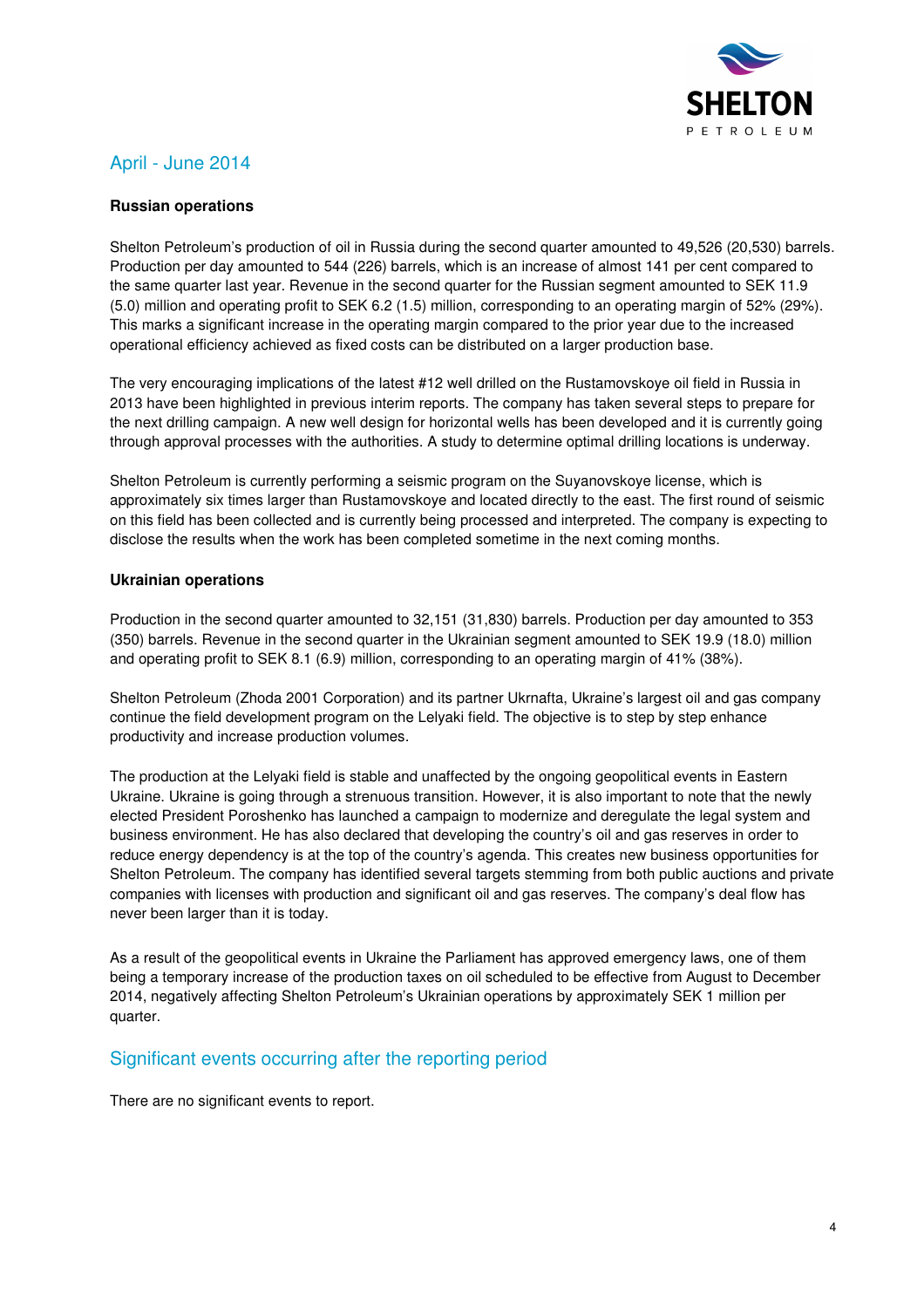

# Change of number of shares

In April 2014 Shelton Petroleum issued 674,693 shares of series B under the public offer to the shareholders of Petrogrand AB. In May 2014 Shelton Petroleum acquired part of the outstanding convertible bond 2013/2014 in exchange for shares of series A. As a result the company issued 593,750 shares of series A. In June, a total of 806,875 shares of series B were issued in relation to the conversion of all of the outstanding SEK 12,910,000 convertible bond 2013/2014. Following the issues of shares of series A and series B the total number of shares in Shelton Petroleum amounts to 18,661,247, divided into 764,330 of series A and 17,896,917 of series B. The total number of votes in the company amounts to 25,540,217. The share capital in Shelton Petroleum amounts to SEK 93,306,235.

## The parent company

The parent company's total assets as at the period end amounted to SEK 382 (301) million. Cash and cash equivalents amounted to SEK 17 (26) million. The result after tax January – June 2014 was SEK -24 (-1) million. The negative result is an effect of non-recurring costs for legal advice during the period January – June and an adjustment to fair value of the shares in Petrogrand.

## Risk factors and uncertainties

A detailed account of the risks facing the company can be found in the 2013 annual report. During the period, there has been no major change in material risk factors or uncertainties for the group or the parent company. Risks include exploration risk, oil price risk, exchange rate risk, liquidity risk, credit risk, interest rate risk and political risk, among others.

## Upcoming financial reporting

Interim Report July – September 2014 21 November 2014

### Publication under Swedish law

Shelton Petroleum is publishing this information in accordance with the Swedish Financial Markets Act (Sw. Lag om värdepappersmarknaden) and/or the Swedish Financial Trading Act (Sw. Lag om handel med finansiella instrument). This information was released for publication on 22 August 2014 at 08:30 CET.

This report has not been reviewed by the Company's auditors.

For more information, please contact:

Robert Karlsson, CEO, +46-709 565 141 robert.karlsson@sheltonpetroleum.com

### Shelton Petroleum AB

Swedish corporate identity number: 556468-1491 Hovslagargatan 5B SE-111 48 Stockholm Tel: +46 8 407 18 50 www.sheltonpetroleum.com info@sheltonpetroleum.com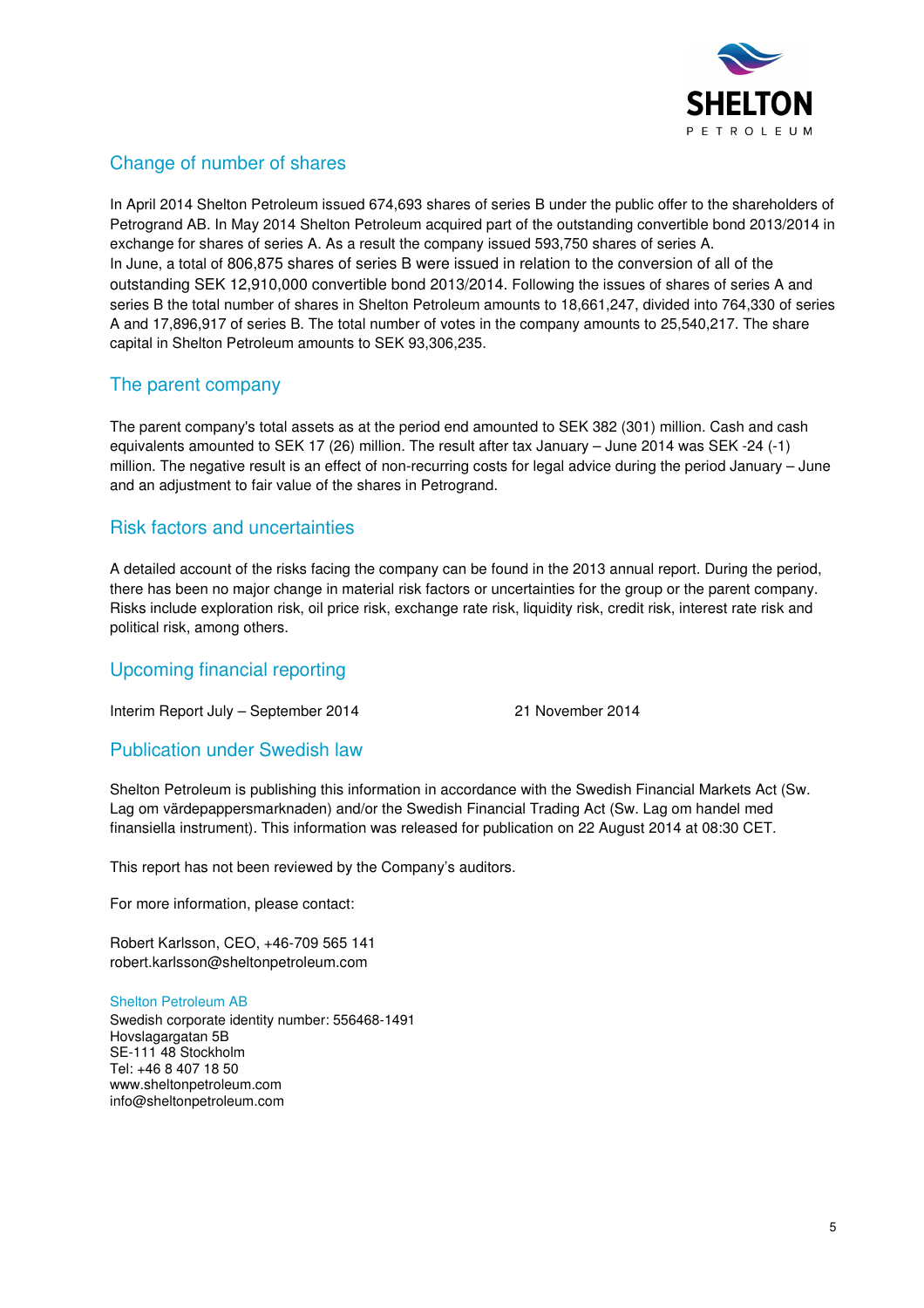

# About Shelton Petroleum

Shelton Petroleum is a Swedish company focused on exploring and developing concessions in Russia and Ukraine. In Russia, the company holds three licenses in the Volga-Urals area in Bashkiria and has commenced production on the Rustamovskoye field after a successful exploration program. In Ukraine, Shelton Petroleum's wholly owned subsidiary has a joint venture with Ukrnafta and Chornomornaftogaz, two leading Ukrainian oil and gas companies. The Shelton Petroleum share is traded on NASDAQ OMX Stockholm under the symbol SHEL B.

# Shelton Petroleum's exploration and production portfolio

|                            |           | Primary |                          | <b>Reserves</b>          |                          | <b>Resource</b>          | <b>Working</b> |                |
|----------------------------|-----------|---------|--------------------------|--------------------------|--------------------------|--------------------------|----------------|----------------|
| l Production onshore       | Geography | product | 1P                       | 2P                       | 3P                       | potential                | interest       | <b>Partner</b> |
| Rustamovskoye              | Russia    | Oil     |                          |                          | 6                        | 43                       | 100%           |                |
| Lelyaki                    | Ukraine   | Oil     | 3                        | 8                        | 8                        | $\overline{a}$           | 45%            | Ukrnafta       |
|                            |           |         |                          |                          |                          |                          |                |                |
| <b>Exploration onshore</b> |           |         |                          |                          |                          |                          |                |                |
| Aysky*                     | Russia    | Oil     | $\overline{\phantom{0}}$ | $\overline{\phantom{a}}$ |                          | $\overline{\phantom{a}}$ | 100%           |                |
| Suyanovskoye               | Russia    | Oil     | $\overline{\phantom{a}}$ | $\overline{\phantom{0}}$ | $\overline{\phantom{a}}$ | $\overline{\phantom{0}}$ | 100%           |                |

Aysky and Suyanovskoye were added to the portfolio in autumn 2009 and have not yet been subject to an independent Western audit.

The independent seismic service company Udmurtgeofizika estimated Russian C1+C2 reserves and C3 resources to amount to 12 and 10 million recoverable barrels of oil<br>respectively, based on Shelton Petroleum's seismic program

| <b>Exploration offshore</b> |                   |           |                          |              |                          |     |     |            |
|-----------------------------|-------------------|-----------|--------------------------|--------------|--------------------------|-----|-----|------------|
| Arkhangelskoye              | Ukraine Black Sea | Gas & NGL | $\overline{\phantom{0}}$ | $\sim$       | $\overline{\phantom{a}}$ | 130 | 50% | CNG        |
| Biryucha                    | Ukraine Azov Sea  | Gas       |                          | $\sim$       | $\overline{\phantom{a}}$ | 166 | 50% | <b>CNG</b> |
| North Kerchenskove          | Ukraine Azov Sea  | Gas       |                          | <b>COLUM</b> | $\sim$                   |     | 50% | <b>CNG</b> |

All reserves and resources in the tables are in million barrels of oil equivalent net to Shelton Petroleum. Reserves are based upon assessment carried out in year 2009 by Trimble Engineering Associates and AGR TRACS International Consultancy Ltd

## Note on the reserves and resources calculation

Reserves are based upon assessment carried out by Trimble Engineering Associates and AGR TRACS International Consultancy Ltd. The calculations have been derived in accordance with the Canadian Oil and Gas Evaluation Handbook and have been compiled in cooperation with the Society of Petroleum Evaluation Engineers (www.spee.org) and the Canadian Institute of Mining, Metallurgy & Petroleum (Petroleum Society). Resources have been estimated by AGR TRACS. Resources have a lower probability of extraction than reserves. All estimates are based upon information as of 30 September 2009. Reserves and resources refer to the amounts of oil and gas attributable to Shelton Petroleum's share in the fields where the company conducts joint operations via joint ventures and joint investment agreements. Amounts are reported in millions of barrels of oil equivalent. Aysky and Suyanovskoye are two exploration licenses that lie immediately next to Rustamovskoye. Drilling during the Soviet era has confirmed the presence of oil in these fields, and the company has begun an exploration program on these blocks. These licenses were acquired during the fall of 2009 and were not included in the reserve studies.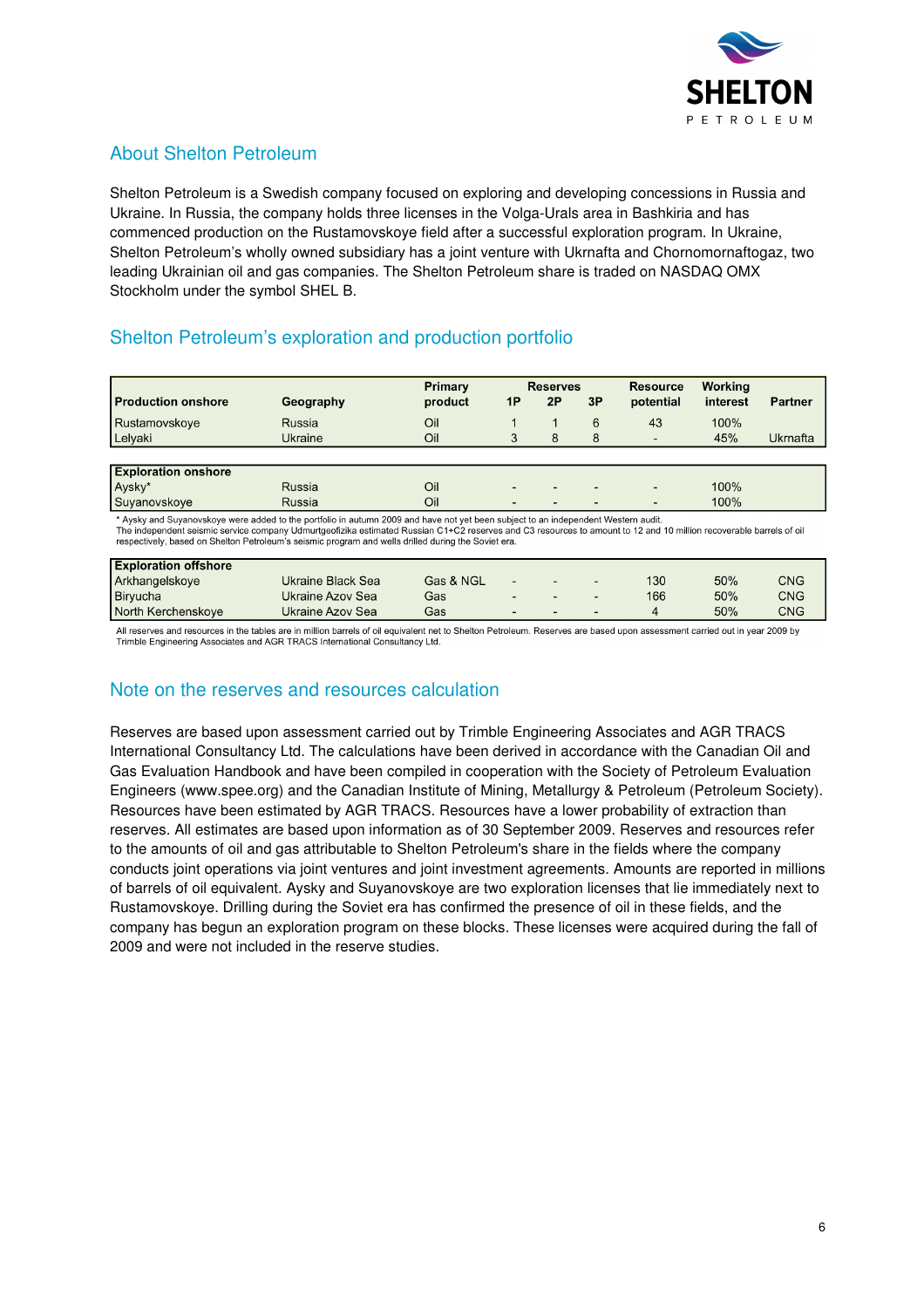

### **CONDENSED CONSOLIDATED STATEMENT OF COMPREHENSIVE INCOME**

| <b>SEK thousand</b>                                       | <b>Note</b> | Apr-Jun<br>2014 | Apr-Jun<br>2013 | Jan-Jun<br>2014 | Jan-Jun<br>2013 | Jan-Dec<br>2013 |
|-----------------------------------------------------------|-------------|-----------------|-----------------|-----------------|-----------------|-----------------|
| Net revenue<br>Other revenue                              |             | 31 793<br>16    | 22 776<br>191   | 63 300<br>37    | 45 611<br>214   | 108 802<br>262  |
| <b>Total revenue</b><br>Work performed by the company for |             | 31 809          | 22 967          | 63 337          | 45 825          | 109 064         |
| its own use and capitalized                               |             | 833             | 1 0 1 3         | 1 587           | 2 0 0 9         | 3993            |
| Raw material and consumables                              |             | $-15165$        | $-12207$        | $-31.388$       | $-23332$        | $-55$ 183       |
| Personnel costs                                           |             | $-3308$         | $-2749$         | $-6118$         | $-6004$         | $-11611$        |
| Other external expenses                                   |             | $-7858$         | $-3604$         | $-11206$        | $-6643$         | $-13876$        |
| Depreciation                                              |             | $-692$          | $-696$          | $-1598$         | $-1251$         | $-2878$         |
| <b>Operating expenses</b>                                 |             | $-27023$        | $-19256$        | $-50310$        | $-37290$        | $-83548$        |
| <b>Operating result</b>                                   |             | 5619            | 4 7 2 4         | 14 614          | 10 544          | 29 510          |
| Financial income                                          |             | 21              | 84              | 251             | 145             | 925             |
| <b>Financial costs</b>                                    |             | 7               | $-12125$        | $-278$          | $-12242$        | $-13065$        |
| <b>Total financial items</b>                              |             | 28              | $-12041$        | $-27$           | $-12097$        | $-12140$        |
| Result before tax                                         |             | 5 6 4 7         | $-7317$         | 14 587          | $-1553$         | 17 370          |
| Income tax                                                | 4           | $-2031$         | $-1086$         | $-3772$         | $-3130$         | -4 968          |
| Result for the period                                     |             | 3616            | $-8403$         | 10815           | -4 683          | 12 402          |

| Other comprehensive income                |            |            |            |            |            |
|-------------------------------------------|------------|------------|------------|------------|------------|
| Financial assets at fair value<br>5       | $-23.390$  | 13 862     | $-13.395$  | 16 400     | 16 400     |
| Translation differences                   | 9 7 8 0    | 1 0 1 5    | $-42033$   | $-651$     | $-9779$    |
| Total items which may be re-classified    |            |            |            |            |            |
| to result for the period                  | $-13610$   | 14877      | $-55428$   | 15 749     | 6 6 21     |
| Total other comprehensive income          | $-13610$   | 14877      | $-55428$   | 15 749     | 6 6 21     |
| Total comprehensive income for the period | $-9994$    | 6474       | $-44613$   | 11 066     | 19 023     |
| Earnings per share                        | 0.24       | $-0.79$    | 0.70       | $-0.44$    | 1.14       |
| Earnings per share after dilution         | 0.23       | $-0.79$    | 0.70       | $-0.44$    | 1,13       |
| Average number of shares                  | 15 382 409 | 10 640 588 | 15 406 861 | 10 640 588 | 10 911 656 |
| Average number of shares after dilution   | 15 389 419 | 10 640 588 | 15 469 820 | 10 640 588 | 10 972 019 |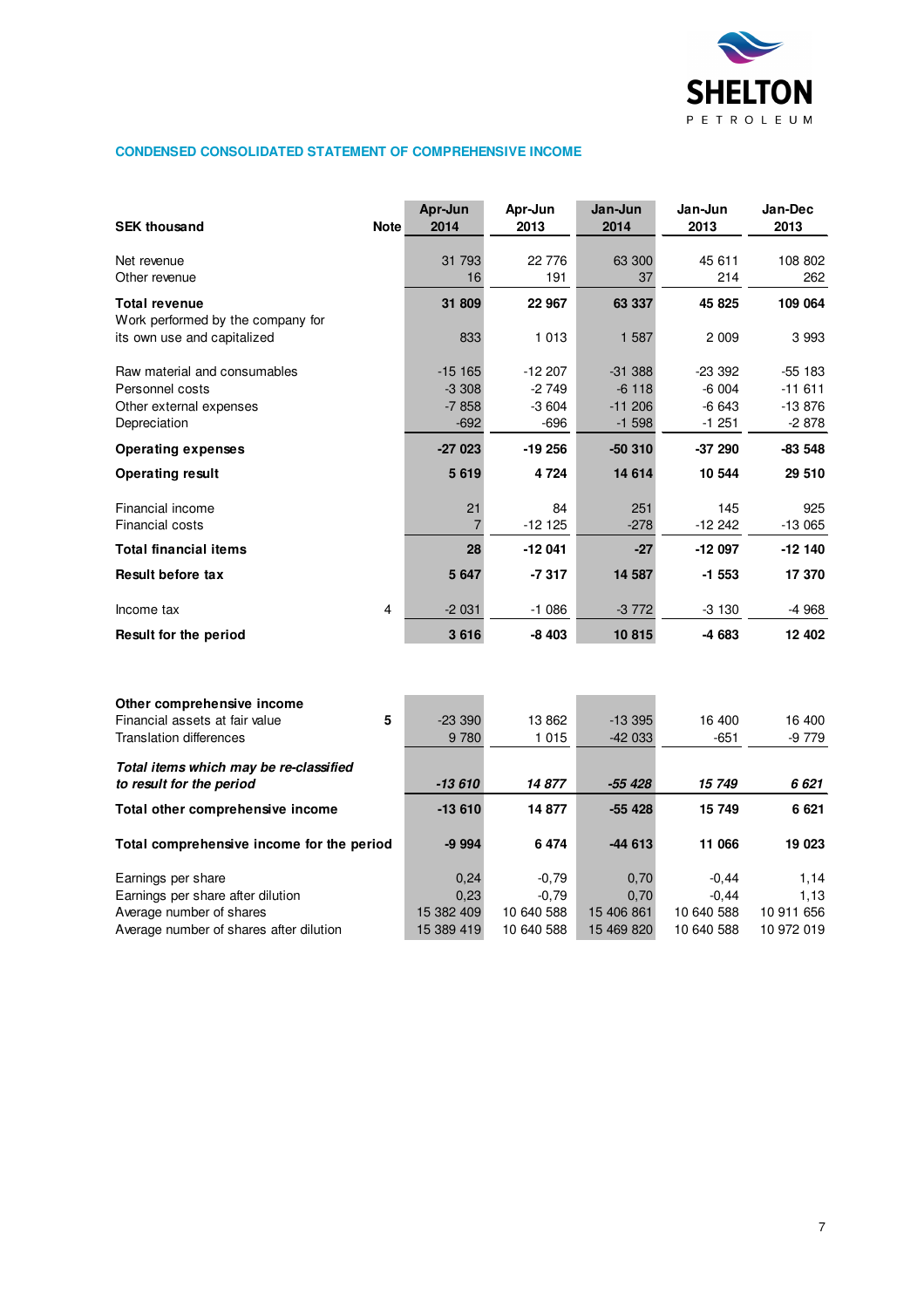

### **CONDENSED CONSOLIDATED STATEMENT OF FINANCIAL POSITION**

| <b>SEK thousand</b>                                                                                                           | <b>Note</b> | <b>Jun 30</b><br>2014                      | <b>Jun 30</b><br>2013                   | <b>Dec 31</b><br>2013                     |
|-------------------------------------------------------------------------------------------------------------------------------|-------------|--------------------------------------------|-----------------------------------------|-------------------------------------------|
| <b>ASSETS</b>                                                                                                                 |             |                                            |                                         |                                           |
| Non-current assets                                                                                                            |             |                                            |                                         |                                           |
| Goodwill<br>Exploration and evaluation assets<br>Oil and gas assets<br>Other fixed assets<br><b>Financial assets</b>          | 5           | 6807<br>84 419<br>187 055<br>846<br>70 670 | 6807<br>74 471<br>189 598<br>1 362<br>0 | 6807<br>79 574<br>211 219<br>1 2 1 5<br>0 |
| Total non-current assets                                                                                                      |             | 349 797                                    | 272 238                                 | 298 815                                   |
| <b>Current assets</b>                                                                                                         |             |                                            |                                         |                                           |
| Inventory<br>Other short-term receivables<br>Cash on blocked account<br>Cash and cash equivalents                             |             | 11<br>58 209<br>0<br>23 194                | 229<br>45 641<br>0<br>27 346            | 128<br>63 548<br>185818<br>33 729         |
| <b>Total current assets</b>                                                                                                   |             | 81 414                                     | 73 216                                  | 283 223                                   |
| <b>Total ASSETS</b>                                                                                                           |             | 431 211                                    | 345 454                                 | 582 038                                   |
| <b>EQUITY AND LIABILITIES</b>                                                                                                 |             |                                            |                                         |                                           |
| <b>Equity</b>                                                                                                                 |             | 374 722                                    | 281 631                                 | 318 643                                   |
| <b>Non-current liabilities</b><br>Deferred income tax liabilities<br>Other provisions<br><b>Total non-current liabilities</b> |             | 20 614<br>319<br>20 933                    | 28 5 82<br>355                          | 25 685<br>369                             |
|                                                                                                                               |             |                                            | 28 937                                  | 26 054                                    |
| <b>Current liabilities</b><br>Convertible loan<br>Accounts payable<br>Other current liabilities                               |             | 0<br>19 652<br>15 904                      | 22 4 25<br>4 587<br>7 874               | 207 390<br>15 305<br>14 646               |
| <b>Total current liabilities</b>                                                                                              |             | 35 556                                     | 34 886                                  | 237 341                                   |
| Total EQUITY AND LIABILITIES                                                                                                  |             | 431 211                                    | 345 454                                 | 582 038                                   |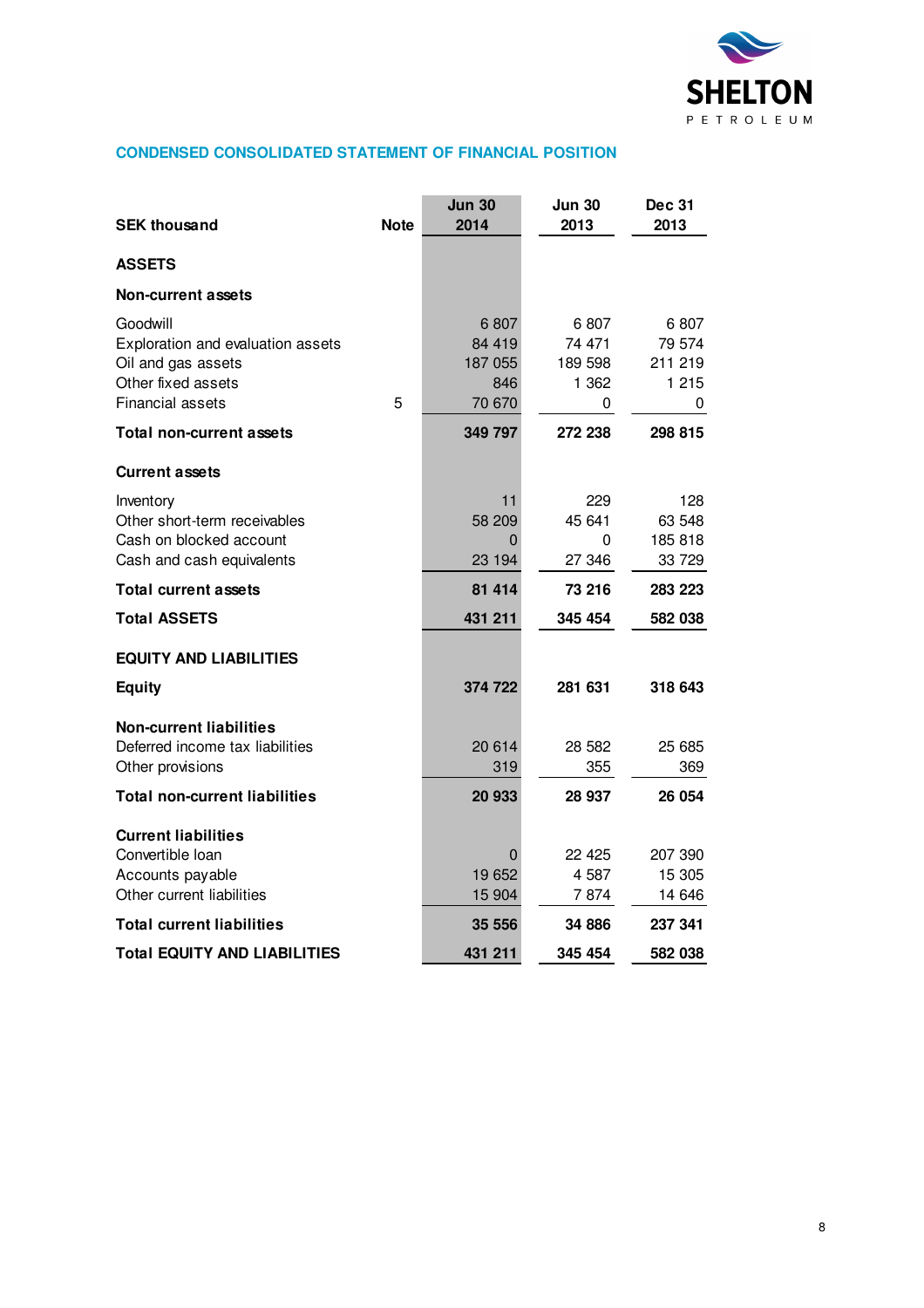

### **CONDENSED CONSOLIDATED STATEMENT OF CASH FLOW**

| <b>SEK thousand</b>                                  | Apr-Jun<br>2014 | Apr-Jun<br>2013 | Jan-Jun<br>2014 | Jan-Jun<br>2013 | Jan-Dec<br>2013 |
|------------------------------------------------------|-----------------|-----------------|-----------------|-----------------|-----------------|
| Cash flow from operating activities                  | 4 5 1 3         | $-9721$         | 9648            | $-7637$         | 3837            |
| Cash flow from investing activities                  | $-8458$         | $-13868$        | $-18697$        | $-23628$        | $-29250$        |
| Cash flow from financing activities                  | $-728$          | 27 857          | $-728$          | 27 857          | 28 536          |
| Cash flow for the period                             | $-4673$         | 4 2 6 8         | $-9777$         | $-3408$         | 3 1 2 3         |
| Cash and cash equivalents at beginning of the period | 27 760          | 23 031          | 33 729          | 30 764          | 30 764          |
| Cash flow for the period                             | $-4673$         | 4 2 6 8         | $-9777$         | $-3408$         | 3 1 2 3         |
| Exchange differences in cash and cash equivalents    | 107             | 47              | $-758$          | $-10$           | $-158$          |
| Cash and cash equivalents at end of the period       | 23 194          | 27 346          | 23 194          | 27 346          | 33 729          |

#### **CONDENSED CONSOLIDATED STATEMENT OF CHANGES IN EQUITY**

| <b>SEK thousand</b>                       | 2014     | 2013    |
|-------------------------------------------|----------|---------|
| <b>Opening balance January 1</b>          | 318 643  | 270 565 |
| Total comprehensive income for the period | $-44613$ | 11 066  |
| Share issue                               | 79 010   | 0       |
| <b>S</b> sue costs                        | $-728$   | 0       |
| Conversion of convertible loan            | 22 410   | O       |
| Closing balance June 30                   | 374 722  | 281 631 |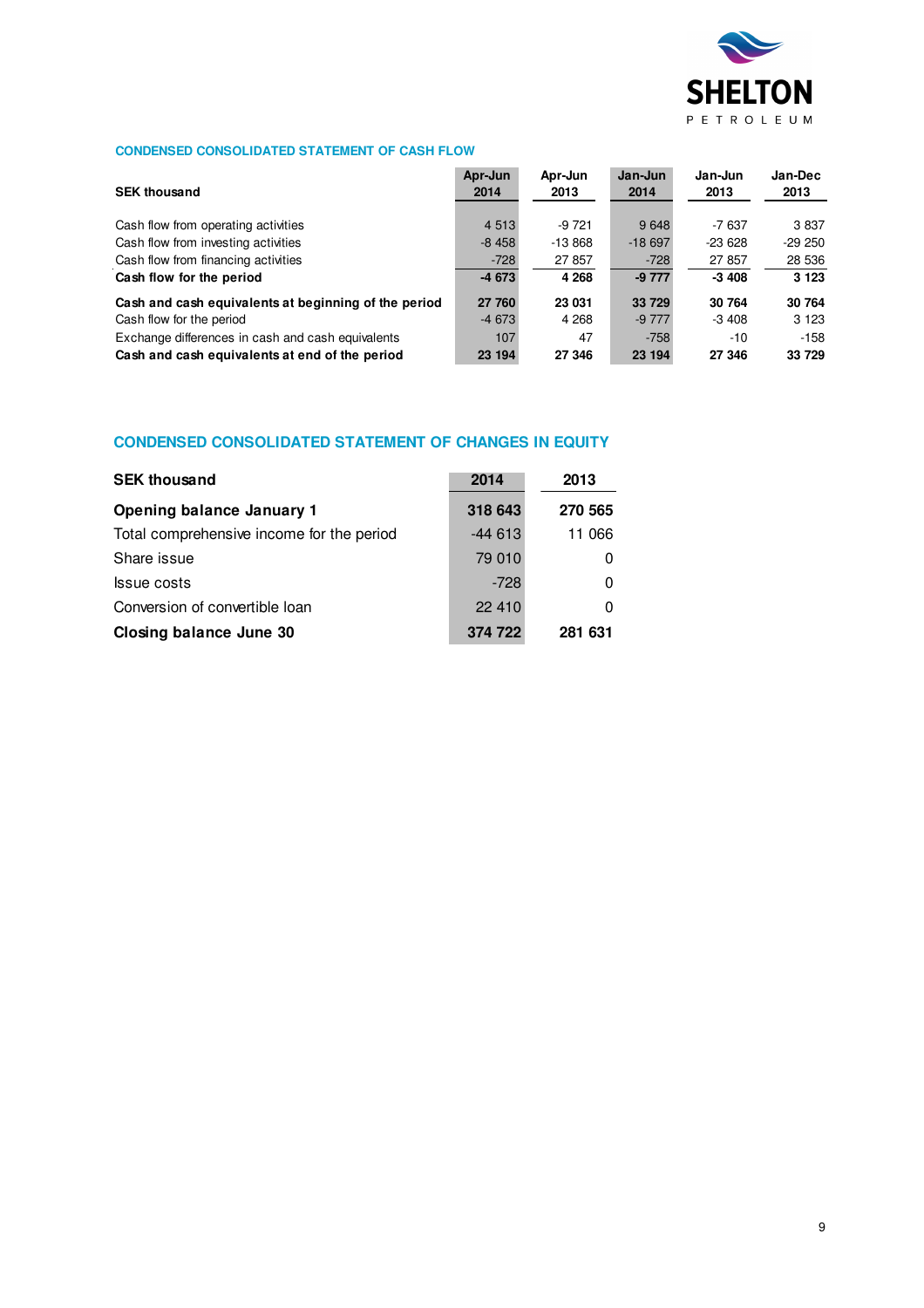

### **CONDENSED PARENT COMPANY INCOME STATEMENT**

| <b>SEK thousand</b>                                                    | Apr-Jun<br>2014               | Apr-Jun<br>2013                | Jan-Jun<br>2014               | Jan-Jun<br>2013               | Jan-Dec<br>2013               |
|------------------------------------------------------------------------|-------------------------------|--------------------------------|-------------------------------|-------------------------------|-------------------------------|
| Net revenue<br>Other revenues                                          | 135<br>0                      | 120<br>0                       | 308                           | 240<br>0                      | 480<br>0                      |
| <b>Total revenues</b>                                                  | 135                           | 120                            | 308                           | 240                           | 480                           |
| Personnel costs<br>Other external expenses<br><b>Operating results</b> | $-1689$<br>$-6559$<br>$-8113$ | $-1124$<br>$-1.358$<br>$-2362$ | $-2911$<br>-8 421<br>$-11024$ | $-2711$<br>$-2717$<br>$-5188$ | -4 901<br>$-6188$<br>$-10609$ |
| Financial items                                                        | $-23027$                      | 1 787                          | $-12788$                      | 4 0 61                        | 4 4 5 5                       |
| <b>Result before tax</b>                                               | $-311140$                     | $-575$                         | $-23812$                      | -1 127                        | $-6154$                       |
| Income tax                                                             | 30                            | 36                             | 59                            | 71                            | 132                           |
| Result for the period                                                  | $-31110$                      | $-539$                         | $-23753$                      | -1 056                        | $-6022$                       |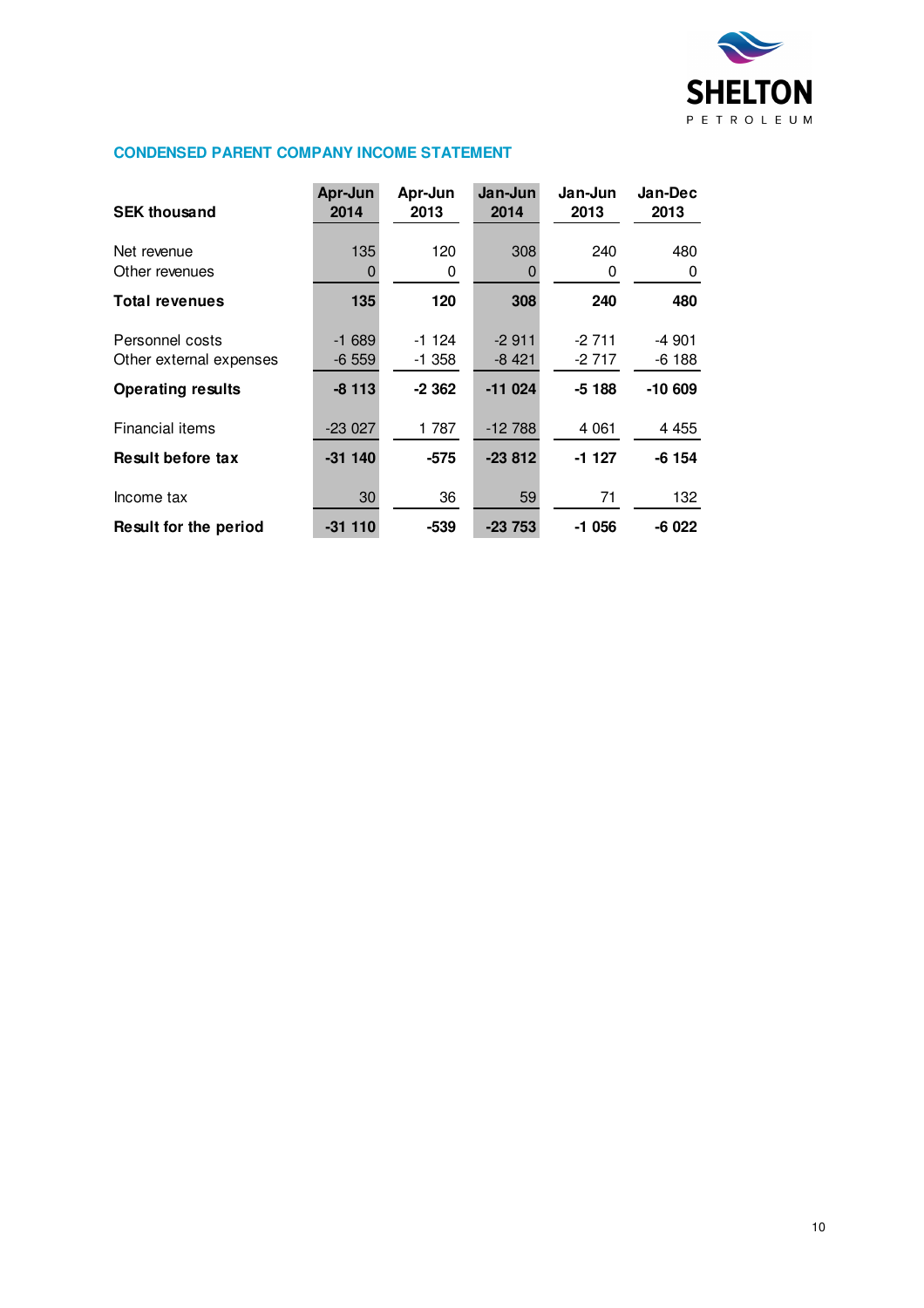

### **CONDENSED PARENT COMPANY BALANCE SHEET**

| <b>SEK thousand</b>                                                       | <b>Jun 30</b><br>2014 | <b>Dec 31</b><br>2013       |
|---------------------------------------------------------------------------|-----------------------|-----------------------------|
| <b>ASSETS</b>                                                             |                       |                             |
| Non-current assets                                                        |                       |                             |
| Financial non-current assets                                              | 350 694               | 287 815                     |
| <b>Total non-current assets</b>                                           | 350 694               | 287 815                     |
| <b>Current assets</b>                                                     |                       |                             |
| Other receivables<br>Cash on blocked account<br>Cash and cash equivalents | 14 858<br>0<br>16 744 | 12 803<br>185 818<br>25 958 |
| <b>Total current assets</b>                                               | 31 602                | 224 579                     |
| <b>Total ASSETS</b>                                                       | 382 296               | 512 394                     |
| <b>EQUITY AND LIABILITIES</b>                                             |                       |                             |
| <b>Equity</b>                                                             | 376 221               | 299 281                     |
| <b>Non-current liabilities</b>                                            |                       |                             |
| Deferred income tax liabilities                                           | 0                     | 59                          |
| <b>Total non-current liabilities</b>                                      | $\bf{0}$              | 59                          |
| <b>Current liabilities</b><br>Convertible Ioan<br>Other liabilities       | 0<br>6 0 7 5          | 207 390<br>5 6 6 4          |
| <b>Total current liabilities</b>                                          | 6075                  | 213 054                     |
| <b>Total EQUITY AND LIABILITIES</b>                                       | 382 296               | 512 394                     |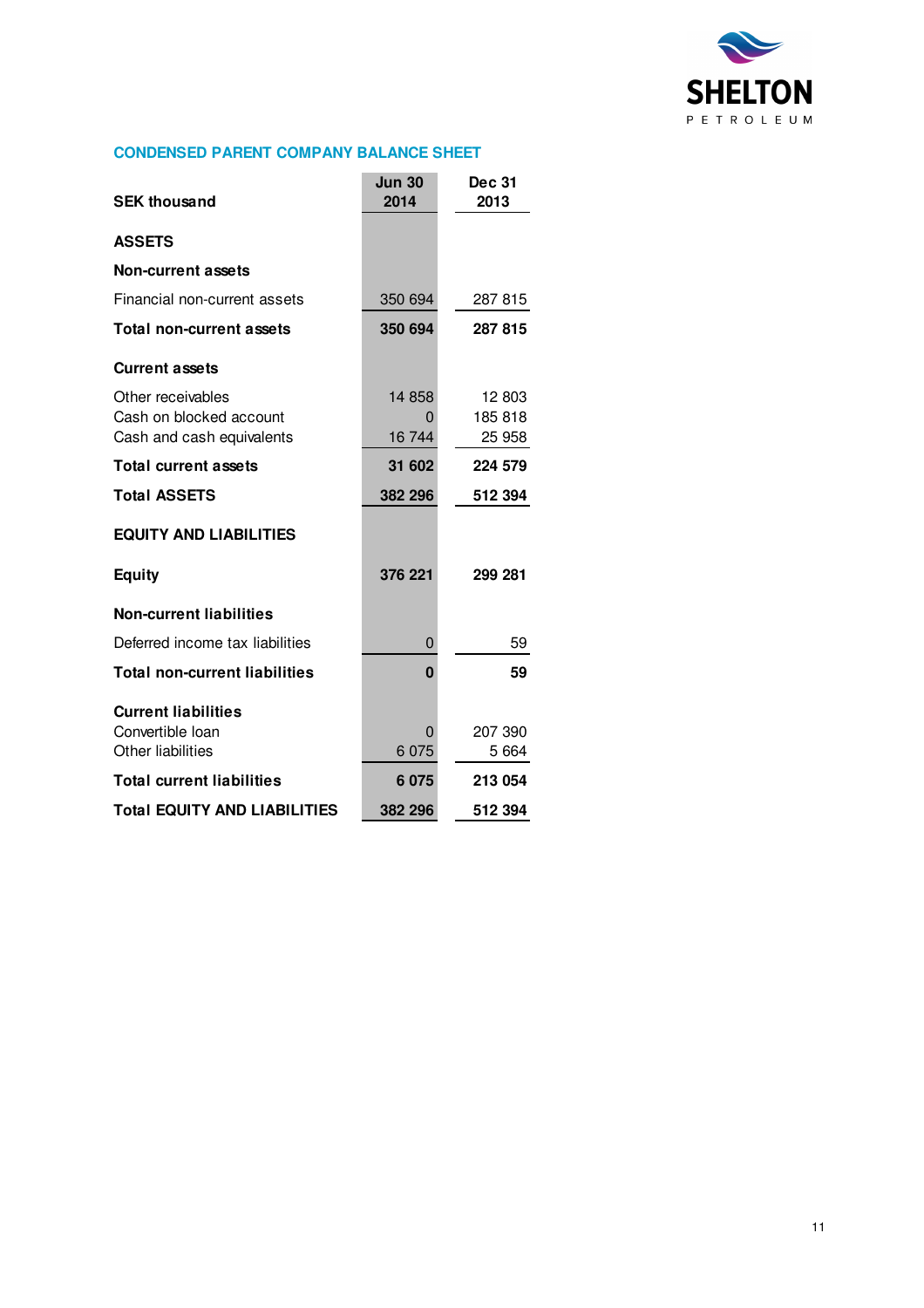

# Notes to the financial statements

#### **Note 1. Information about the company**

Shelton Petroleum AB (publ), with Swedish corporate identity number 556468-1491 and registered office in Stockholm, Sweden, is listed on NASDAQ OMX Stockholm under the ticker SHEL B. The company's and its subsidiaries' operations are described under "About Shelton Petroleum" herein.

### **Note 2. Accounting principles**

The interim report for the period ended 30 June 2014 has been prepared in accordance with IAS 34 and the Swedish Annual Reports Act (Sw. *Årsredovisningslagen*). The consolidated financial statements have been prepared in accordance with International Financial Reporting Standards (IFRS) as adopted by the EU and the Swedish Annual Reports Act. The parent company's financial statements have been prepared in accordance with the Swedish Annual Reports Act and the recommendation RFR 2 "Financial Reporting for Legal Entities" issued by the Swedish Financial Reporting Board (Sw. Rådet för finansiell rapportering).

The same accounting principles have been applied during the period as were applied during the financial year 2013 and in the way they were described in the 2013 annual report. No new or revised standards, interpretations or amendments adopted by the EU had an effect on the group. No acquisitions were made during the accounting period.

The interim report does not contain all the information that appears in the annual report and, accordingly, the interim report should be read in conjunction with the 2013 annual report.

#### **Note 3. Fair value**

Financial instruments are classified in the following categories:

|                                | <b>Jun 30</b><br>2014 | <b>Dec 31</b><br>2013 |
|--------------------------------|-----------------------|-----------------------|
| Loans and accounts receivable  | 72 511                | 268 483               |
| Financial assets held for sale | 70 670                |                       |
| <b>Total assets</b>            | 144 027               | 268 483               |
| Other financial liabilities    | 19 652                | 223 067               |
| <b>Total liabilities</b>       | 19 652                | 223 067               |

The reported values equal, in all material respects, the fair value. Shelton Petroleum has not offset any financial assets and liabilities and has no agreements that allows set-off.

#### **Note 4. Income tax**

The company reports income tax expense of SEK 4 (3) million. The income tax is primarily related to corporate profits tax on the operations in Ukraine. It also contains changes in deferred taxes.

#### **Note 5. Financial assets**

As of 30 June 2014 Shelton Petroleum held 11,585,308 shares in Petrogrand corresponding to 28.8% of the shares and votes. Shelton Petroleum does not have any representation on the board of directors in Petrogrand and does not have any influence over Petrogrand in any other way. Shelton Petroleum therefore classified the shares in Petrogrand as financial assets at fair value, instead of accounting for the shares using the equity method. As at 30 June, the price per share was SEK 6.10 and value of the shares amounted to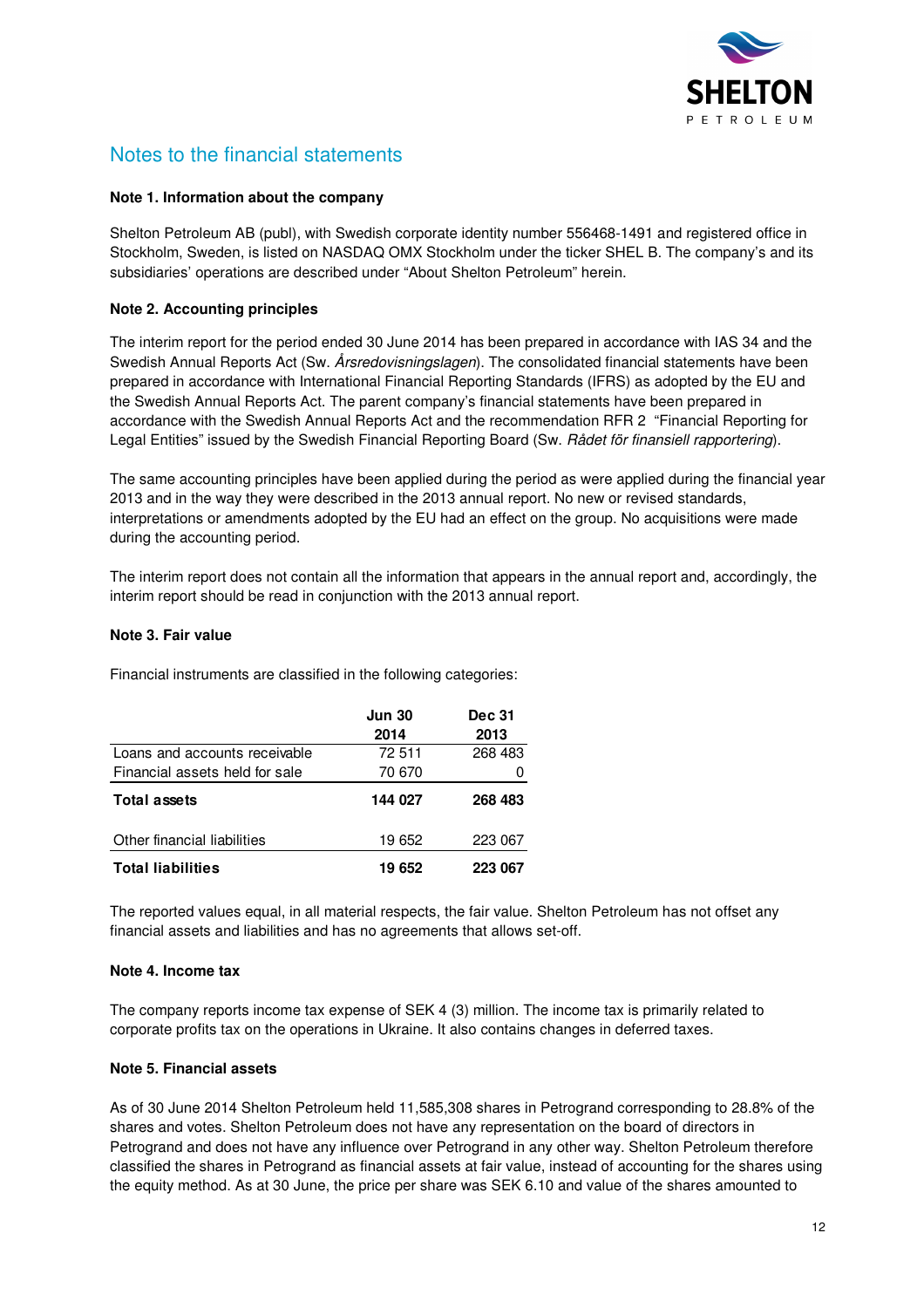

SEK 71 million. An adjustment to fair value of the shares, SEK -13 million, was reported for the period January to June in other comprehensive income in the consolidated statement of comprehensive income and in financial items in the income statement of the parent company.

#### **Note 6. Related party transactions**

The company is party to a consultancy agreement with a company in which Richard N. Edgar (director) is one of several partners. The hourly-based agreement includes technical expertise.

#### **Note 7. Exchange rates**

The following exchange rates have been used when translating the financial statements of foreign operations in the respective periods presented in this report.

|            | Jan-Jun 2014            |         | Jan-Jun 2013            |         |                         | 2013    |
|------------|-------------------------|---------|-------------------------|---------|-------------------------|---------|
|            | <b>Balance</b><br>sheet | Average | <b>Balance</b><br>sheet | Average | <b>Balance</b><br>sheet | Average |
|            | date rate               | rate    | date rate               | rate    | date rate               | rate    |
| 1 Euro     | 9,20                    | 8,95    | 8,76                    | 8,53    | 8.94                    | 8,65    |
| 1 USD      | 6,74                    | 6,53    | 6,71                    | 6,50    | 6,51                    | 6,51    |
| 1 CAD      | 6,31                    | 5,95    | 6,40                    | 6,40    | 6,07                    | 6,33    |
| 100 Rubles | 19,88                   | 18.64   | 20,47                   | 20,95   | 19,85                   | 20,46   |
| 100 Hrywia | 57,09                   | 64,24   | 84,16                   | 81,22   | 81,32                   | 81,49   |

### **Note 8. Segment reporting**

The group is organized in and managed from geographical regions. These correspond to the operating segments for which information is reported and followed up on by the management of the company. Operating segments per geographical region include all local reporting entities within each respective region. The operating segments apply the same accounting principles as the group. The operating segments' revenue, expenses and assets include items directly attributable to the segment and items that can be allocated to a specific operating segment in a reasonable and reliable way.

Sale of oil is accounted for as externally reported revenue for the operating segments. Internally reported revenue consists of invoiced expenses for intra-group services. The arm's length principle is applied and market price considered when transactions are made between operating segments. Group management follows up the profit or loss measure "operating result".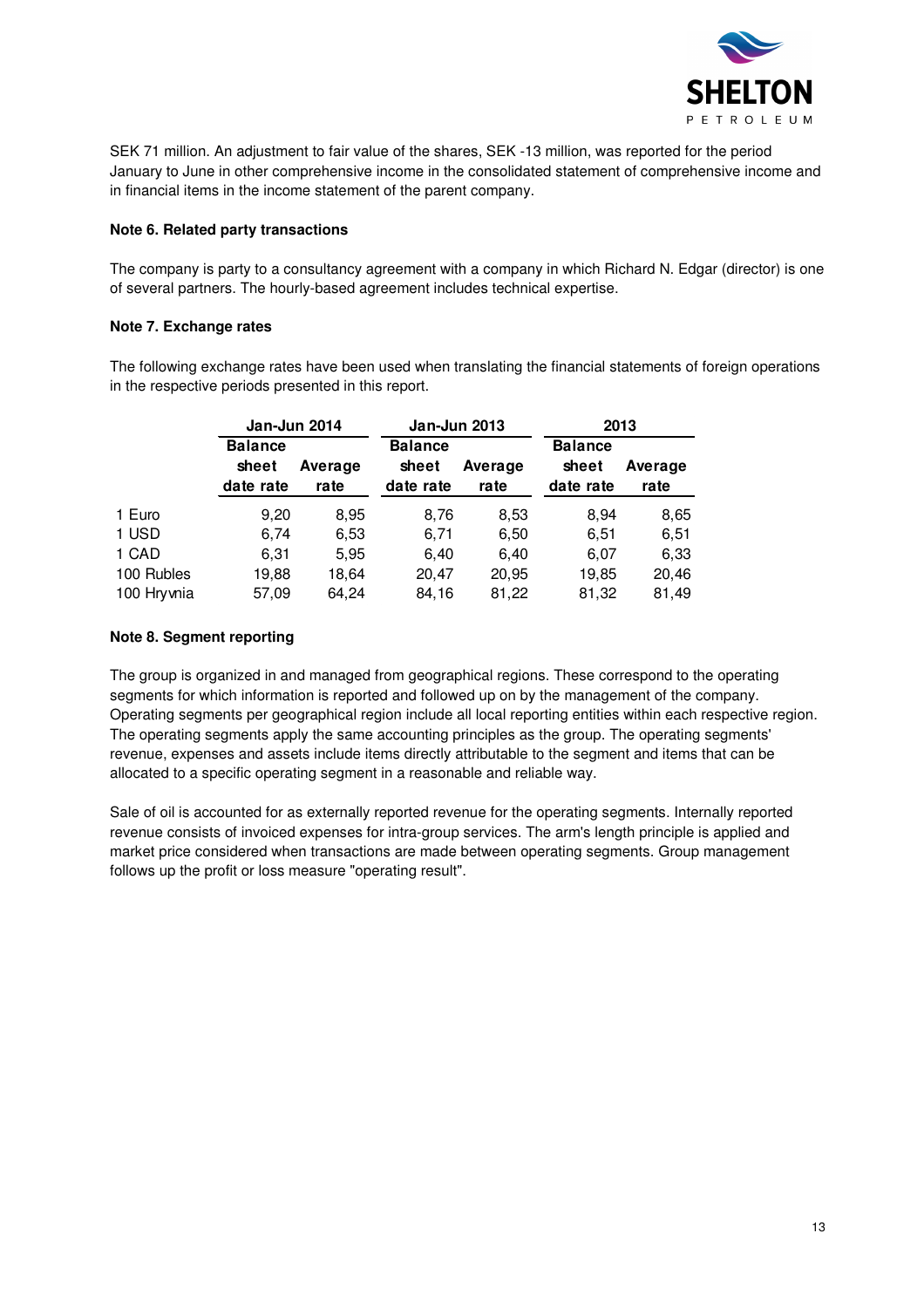

# Income statement January – June 2014 and 2013

| January - June 2014            | Elimi-        |          |            |         |          |
|--------------------------------|---------------|----------|------------|---------|----------|
| Income statement, SEK thousand | <b>Russia</b> | Ukraine  | Other      | nations | Total    |
| Revenue, external              | 23 806        | 39 531   | 0          | 0       | 63 337   |
| Revenue, internal              | 0             | 0        | 331        | -331    | 0        |
| Capitalized own work           | 1 587         | 0        | 0          | 0       | 1 587    |
| Raw materials and consumables  | $-9175$       | $-22212$ | 0          | 0       | $-31387$ |
| Other operating expenses       | $-5018$       | $-1197$  | $-13039$   | 331     | $-18923$ |
| Operating profit               | 200           | 16 122   | $-12\,708$ | 0       | 14 614   |

| January - June 2013            |         |                |          | Elimi-   |          |
|--------------------------------|---------|----------------|----------|----------|----------|
| Income statement, SEK thousand | Russia  | <b>Ukraine</b> | Other    | nations  | Total    |
| Revenue, external              | 9 3 8 7 | 36 438         | 0        | 0        | 45 825   |
| Revenue, internal              | 0       | 0              | 310      | $-310$   | 0        |
| Capitalized own work           | 2 0 0 9 | 0              | 0        | 0        | 2 0 0 9  |
| Raw materials and consumables  | $-3539$ | $-19853$       | 0        | 0        | $-23332$ |
| Other operating expenses       | $-5289$ | $-1.301$       | -7 618   | 310      | $-13898$ |
| Operating profit               | 2 5 6 8 | 15 284         | $-7.308$ | $\Omega$ | 10 544   |

# Income statement April – June 2014 and 2013

| April - June 2014              |               |           |         | Elimi-  |          |
|--------------------------------|---------------|-----------|---------|---------|----------|
| Income statement, SEK thousand | <b>Russia</b> | Ukraine   | Other   | nations | Total    |
| Revenue, external              | 11 863        | 19 945    | 0       | 0       | 31 808   |
| Revenue, internal              | 0             |           | 170     | $-170$  | 0        |
| Capitalized own work           | 833           | 0         | 0       | 0       | 833      |
| Raw materials and consumables  | $-3797$       | $-11.367$ | 0       | 0       | $-15164$ |
| Other operating expenses       | $-2668$       | $-440$    | $-8920$ | 170     | $-11858$ |
| Operating profit               | 6 2 31        | 8 1 3 8   | $-8750$ | 0       | 5619     |

| April - June 2013              |         |           | Elimi-  |         |          |  |
|--------------------------------|---------|-----------|---------|---------|----------|--|
| Income statement, SEK thousand | Russia  | Ukraine   | Other   | nations | Total    |  |
| Revenue, external              | 5 0 0 2 | 17965     | 0       | 0       | 22 967   |  |
| Revenue, internal              | 0       |           | 155     | $-155$  | 0        |  |
| Capitalized own work           | 1 013   | 0         | 0       | 0       | 1013     |  |
| Raw materials and consumables  | $-1830$ | $-10.377$ | 0       | 0       | $-12207$ |  |
| Other operating expenses       | $-2731$ | -697      | -3 776  | 155     | $-7049$  |  |
| Operating profit               | 1454    | 6891      | $-3621$ | 0       | 4 7 2 4  |  |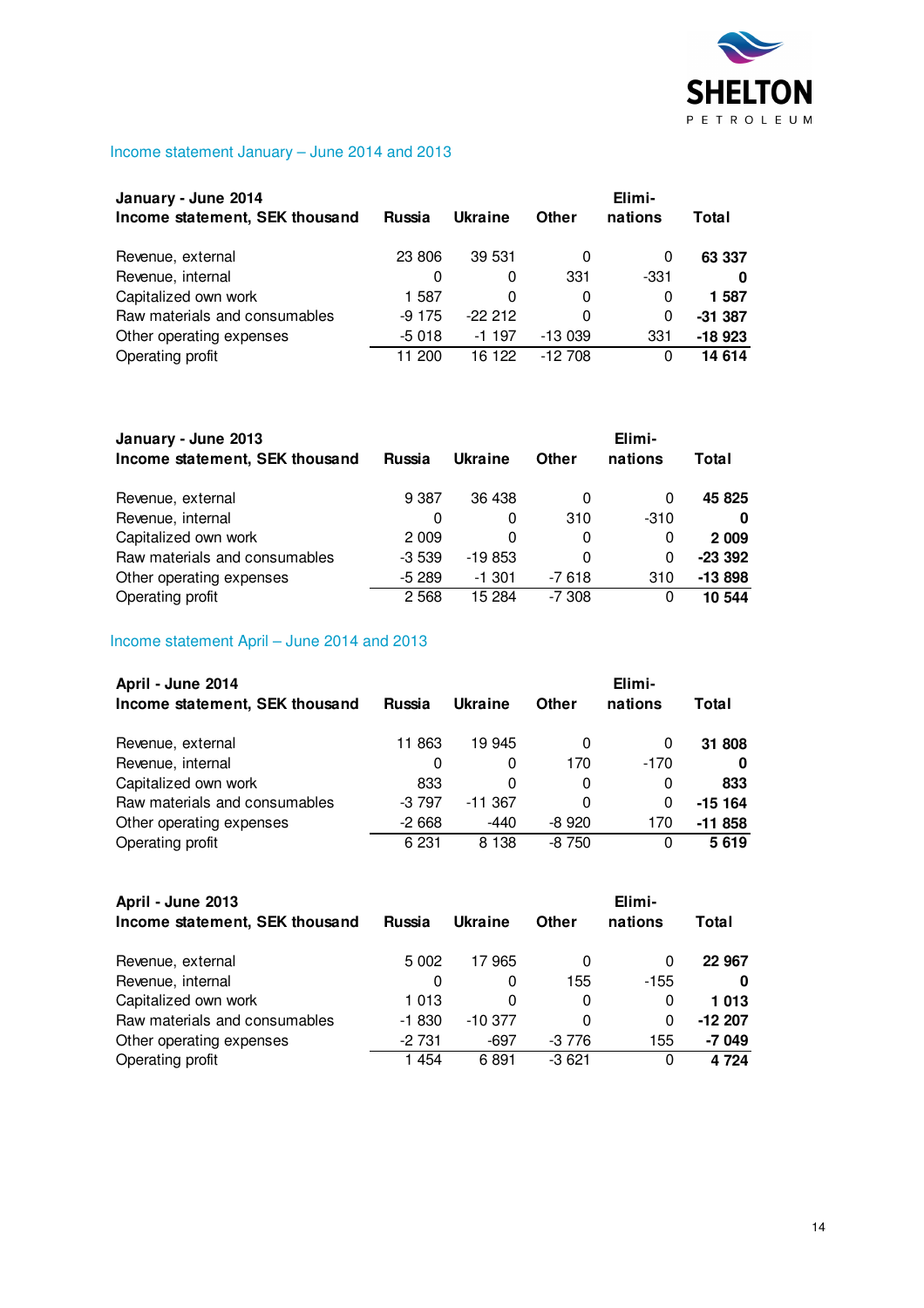

### Balance sheet as of 30 June 2014 and 2013

| June 30, 2014<br><b>Balance sheet, SEK thousand</b>                                          | <b>Russia</b>        | <b>Ukraine</b>         | Other                    | Elimi-<br>nations  | Total                  |
|----------------------------------------------------------------------------------------------|----------------------|------------------------|--------------------------|--------------------|------------------------|
| <b>Assets</b>                                                                                |                      |                        |                          |                    |                        |
| Tangible and intangible fixed assets<br>Current assets, external<br>Current assets, internal | 190 263<br>4889<br>0 | 81 897<br>57 039<br>0  | 6967<br>19 486<br>16 590 | 0<br>0<br>$-16590$ | 279 127<br>81 414<br>0 |
| Investments in exploration and<br>evaluation assets and oil and gas<br>assets                | 11 571               | 2 7 9 8                | $\Omega$                 | $\Omega$           | 14 369                 |
| June 30, 2013                                                                                |                      |                        |                          | Elimi-             |                        |
| <b>Balance sheet, SEK thousand</b>                                                           | Russia               | <b>Ukraine</b>         | Other                    | nations            | Total                  |
| <b>Assets</b>                                                                                |                      |                        |                          |                    |                        |
| Tangible and intangible fixed assets<br>Current assets, external<br>Current assets, internal | 149 441<br>4885<br>0 | 115 848<br>43 681<br>0 | 6949<br>24 650<br>12 007 | 0<br>0<br>$-12007$ | 272 238<br>73 216<br>0 |